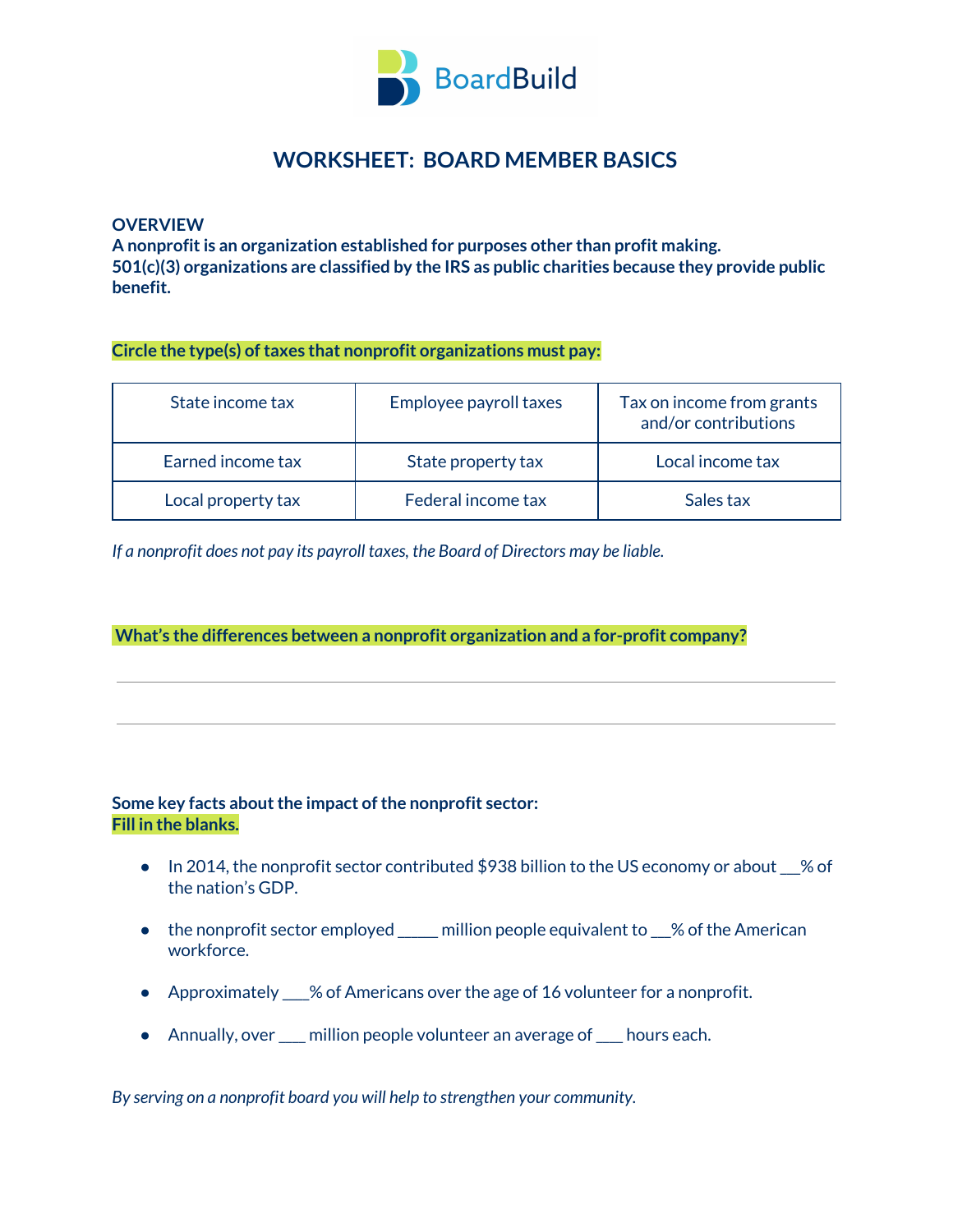

### **HOW NONPROFITS ARE ORGANIZED What roles serve as officers of a nonprofit organization?**

| -- |  |
|----|--|
|    |  |

# **Identify the following board positions as either officer, atlarge or ex officio:**

| Secretary:        | Executive Director: |
|-------------------|---------------------|
| Governance Chair: | President:          |
| CFO:              | Treasurer:          |

**Your responsibility as a board member: Fill in the blanks to complete the following expectations as a board member.**

- Hold \_\_\_\_\_\_\_\_\_\_\_\_\_\_\_\_\_\_\_\_\_\_\_\_\_\_\_\_\_\_\_\_\_\_\_\_\_\_\_\_\_\_\_\_\_for the health and direction of the organization
- Know the dates of\_\_\_\_\_\_\_\_\_\_\_\_\_\_\_\_\_\_\_\_\_\_\_\_\_\_\_\_\_\_\_\_\_\_\_\_\_\_\_\_\_\_\_\_\_\_\_\_\_\_\_\_\_\_\_\_\_\_\_\_\_\_\_\_\_\_.
- Know the \_\_\_\_\_\_\_\_\_\_\_\_\_\_\_\_\_\_\_\_\_\_\_\_\_\_\_\_\_\_\_\_\_\_\_\_\_ who fills a key role on the organizational chart.
- Be aware of any \_\_\_\_\_\_\_\_\_\_\_\_\_\_\_\_\_\_\_\_\_\_\_\_\_\_\_\_\_\_\_\_\_\_\_\_\_\_\_\_\_\_\_\_\_\_ expectations of a board member.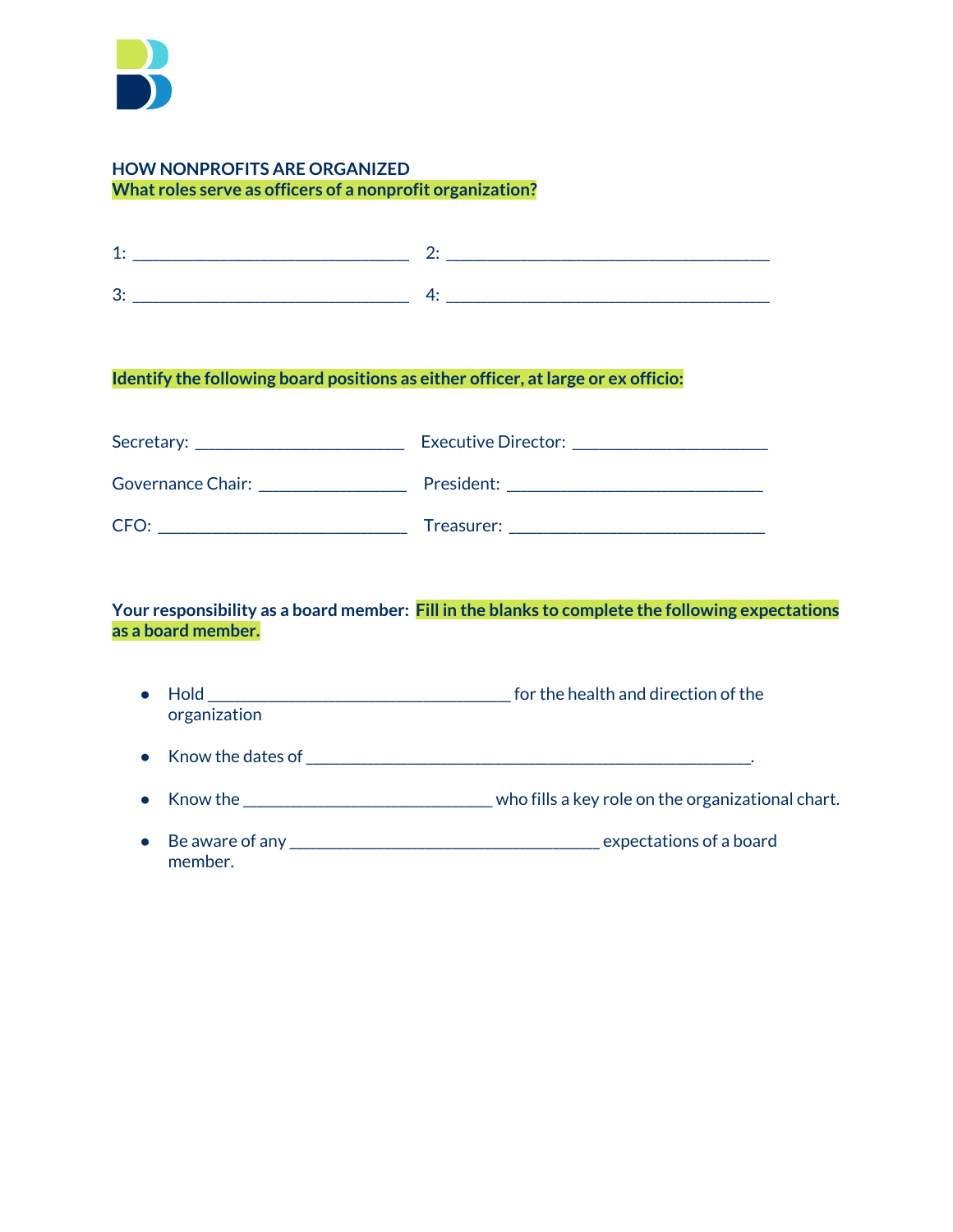

#### **GOVERNANCE**

**Governance is a Board of Directors' legal authority to lead and oversee a nonprofit organization on behalf of all ofthe people it serves.**

**In a nonprofit organization strategic decisions should be based on direction from these essential guiding documents:**

|    | $2:$ $\overline{\phantom{a}}$ |
|----|-------------------------------|
|    |                               |
| 4: |                               |

**Detail board responsibility in each area of oversight:**

Financial Stewardship:

Organizational Impact:

Executive Performance:

Legal Compliance:

Risk Management:

**You responsibility as a board member:** *Duty of Care Duty of Loyalty Duty of Obedience*